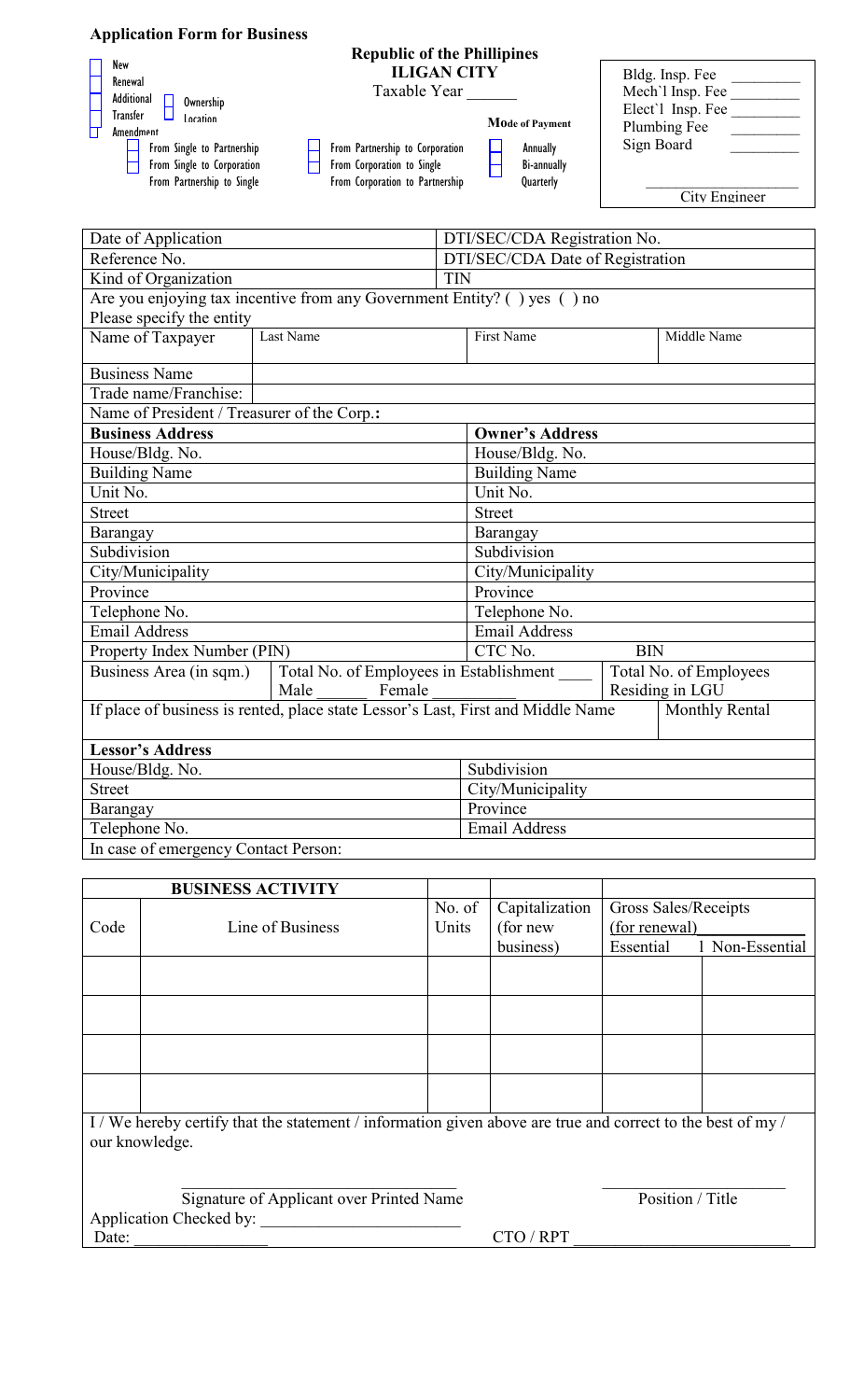# **FLOW CHART PROCESSING OF BUSINESS PERMIT NEW APPLICANT**

#### **CITY MAYOR'S OFFICE Main Building, Room 106**

#### \***Permits & License Division**

- Application Form for Business Permit
- -Check/verifies completeness of Information on the BP application
- Check/evaluate all requirements

## **CITY ENGINEER'S OFFICE Main Building Hallway**

- \* Building Division
- \* Mechanical Division
- \* Electrical Division
- \* Plumbing Division
- Assessment of Regulatory Fess

## **Main Building CITY TREASURER'S OFFICE**

## \***Business Tax & Fees Division Room 102**

- -Assessment of Taxes & Regulatory Fees
- -Verification
- -Approval for Payment **Room**

#### \***Cash Receipts Division Room 101**

-Payment of Taxes & Regulatory Fees

#### \***Real Property Tax Division Assessor's Building**

\* **City Treasurer** 

-Recommending approval of BP Application

## **CITY MAYOR'S OFFICE Main Building, Room 106**

\***Permits & License Division** -Printing of Business Permit -Recommending Approval

\***Office of the City Mayor** -Approval of Business Permit

**\*Permits & License Division**  -Release of Business Permit to taxpayer

## **BUREAU OF FIRE PROTECTION – Main Building Hallway**

- Assessment and payment of Fire Inspection Fee
- Issuance of Fire Safety Inspection Certificate